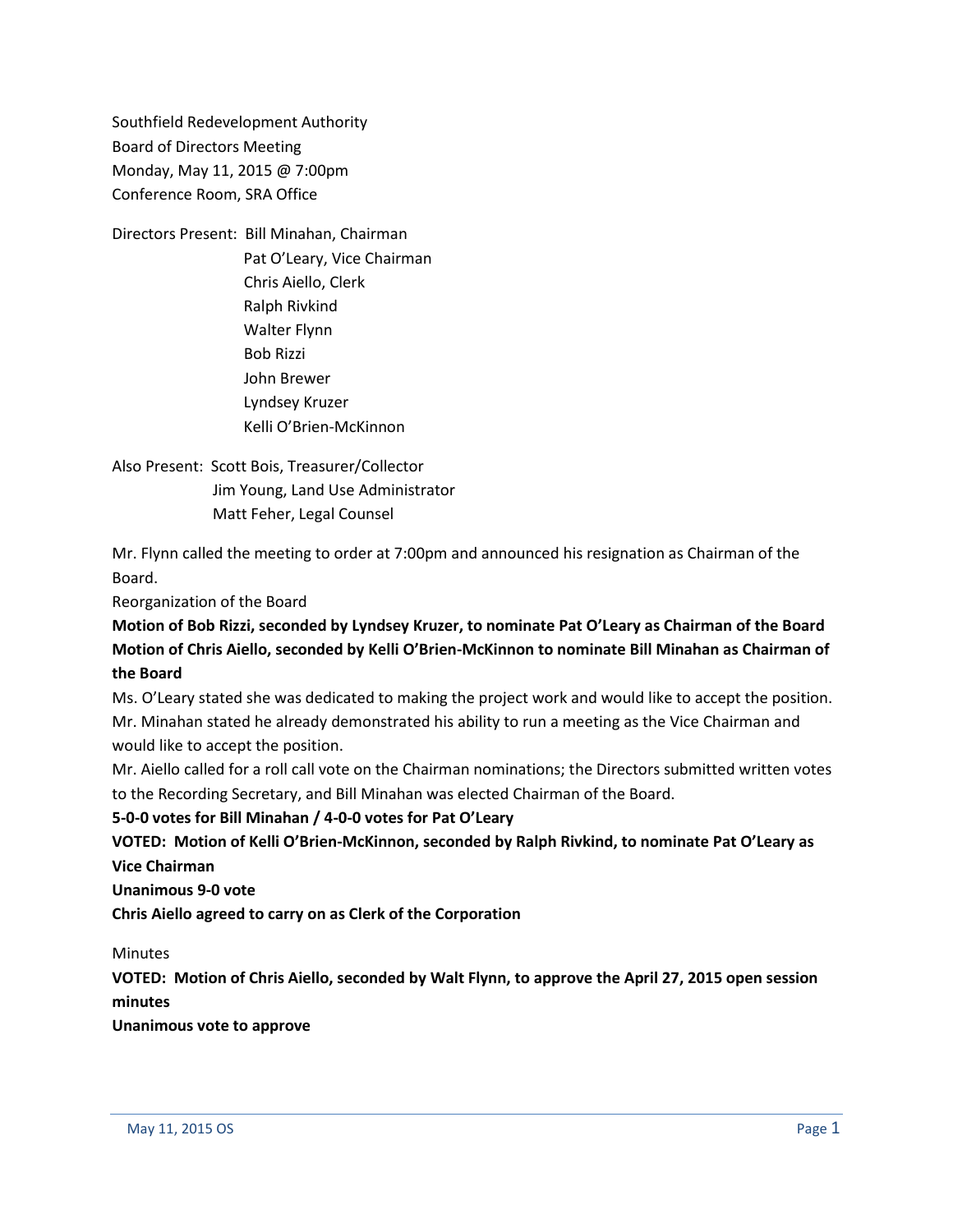# 7:07PM - **VOTED: Motion of Ralph Rivkind, seconded by Lyndsey Kruzer to enter into Executive Session to consider the purchase, exchange, lease or value of real property, to reconvene in Open Session**

# **Rivkind, aye, Minahan, aye, O'Brien-McKinnon, aye, Aiello, aye, Flynn, aye, Kruzer, aye, O'Leary, aye, Rizzi, aye, Brewer, aye**

The Chairman stated that a discussion in open session to consider the purchase, exchange, lease or value of real property would have a detrimental effect on the SRA's negotiating position.

The Board convened in Executive Session at 7:10pm and reconvened in Open Session at 8:05pm.

### Master Developer Status Update

Mr. Feher noted the DDA was revised in December 2014 (per new Legislation) but was never countersigned by LNR/Starwood; since that time LNR requested a transfer of ownership from LNR/Starwood to LStar Management (as per the DDA). An Agreement was reached between LNR/Starwood & SRA, including the withdrawal of all ATB cases by LNR, the release of all financial claims by SRA, and acknowledgement that there were no defaults under the DDA. The Authority also consented to the transfer of all LNR South Shore LLC interests to LS Southfield LLC. The Chairman noted that a lot of due diligence occurred in the past four weeks, and that further amendments to the DDA would soon commence between SRA and LStar.

### Board Measure 15-012

**VOTED: Motion of Walter Flynn, seconded by Lyndsey Kruzer, that the Board of Directors hereby approve, and authorize the Chairman to enter into a Letter Agreement (the form of which has been provided at this meeting) pursuant to which a Second Amended & Restated DDA shall be delivered; and further to approve and authorize the Chairman to enter into the revised DDA pursuant to the terms of the Letter Agreement**

**Unanimous 9-0 vote**

The Chairman noted that, based upon the withdrawal of the ATB cases, the SRA Board of Assessors released all Overlay Surplus Accounts (\$375K). The Directors discussed appropriating \$276K of the surplus to cover LNR's outstanding debts. Some Directors were not in favor of waiving LNR's debt.

### Board Measure 15-013

**VOTED: Motion of Walter Flynn, seconded by Ralph Rivkind, that the Board of Directors hereby approves the terms of that certain Letter Agreement by and between the Southfield Redevelopment Authority and LNR Development Properties LLC as presented at this meeting, and, further authorizes the Chairman to execute such Agreement on behalf of the Authority. Unanimous 8-1 vote Aiello opposed**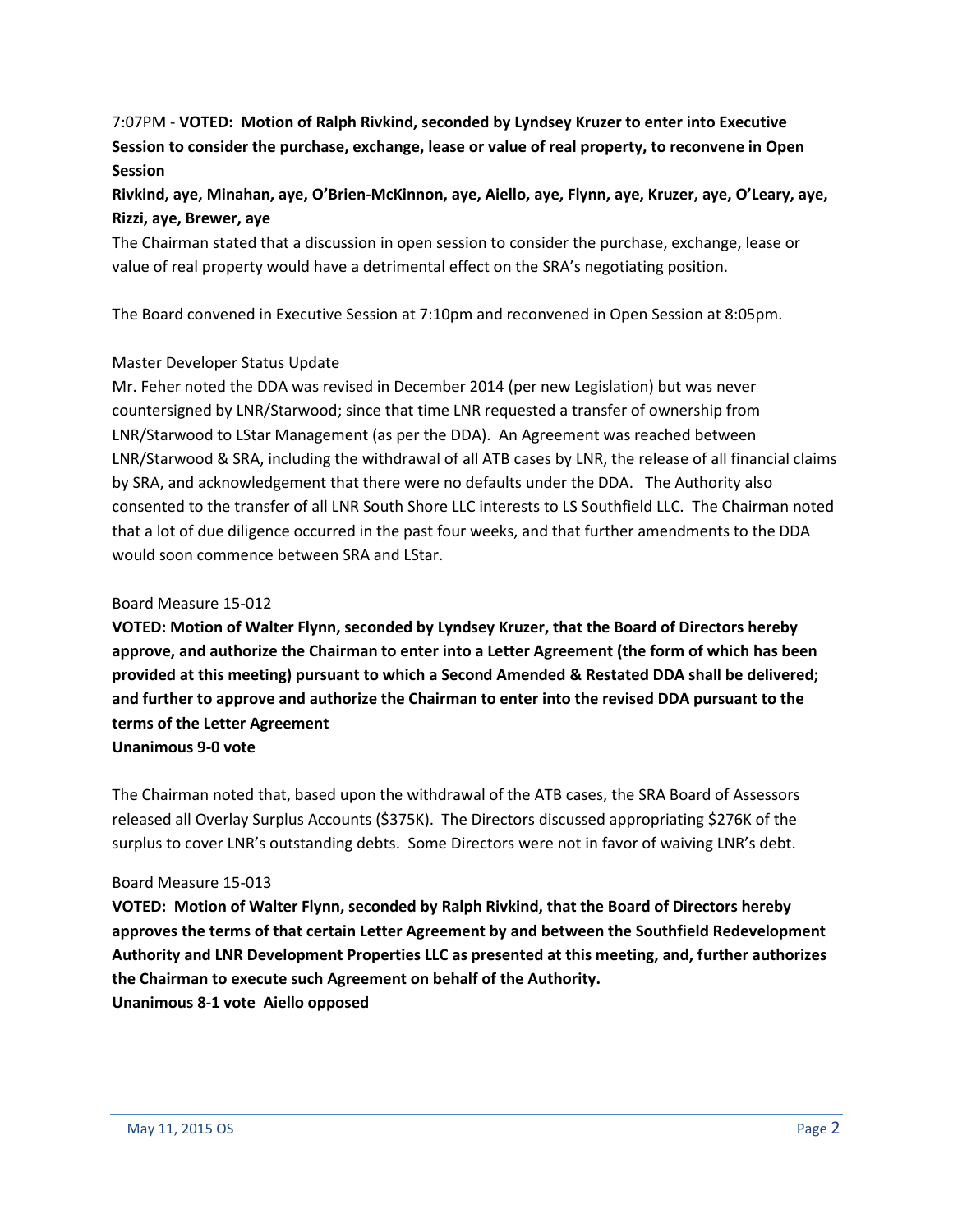#### Board Measure 15-011

**VOTED: Motion of Walter Flynn, seconded by Ralph Rivkind, that the Authority's Board of Directors consent to the transfer of interest in LNR South Shore, LLC ("LNR") to LS Southfield, LLC from LNR Development Properties, LLC pursuant to Section 14.3 of that certain NAS South Weymouth Amended and Restated Disposition and Development Agreement ("DDA") by and between the Authority (as successor to South Shore Tri-Town Development Corporation) and LNR; provided that such consent is conditioned on the delivery of a revised DDA in accordance with the term set forth in the Authority's letter agreement with LStar Management, LLC dated as of today's date Unanimous vote**

### FY16 Budget Discussion

Representatives of the SRA Advisory Board presented FY16 Budget recommendations:

1) Remove the \$45K Reserve Fund from the Budget because there was ample Free Cash.

2) Reallocate the MUNIS expenses from Finance to Information Systems

3) Earmark up to \$287K from Free Cash to the FY16 Budget to reduce the Southfield Tax Rate

4) Consider reimbursement of personal expenses in lieu of receiving Director Compensation.

Discussion ensued on the Reserve Fund, Free Cash, Southfield Tax Rate, and a Scope of Work from Legal Counsel on legal issues that may occur in FY16. It was recommended to LStar representatives that they provide the first DDA revision for SRA review.

The Board was informed that SRA's Insurance Agent was reviewing the existing policy for the Authority, and the coverage that would be needed beyond July 1, 2015.

Further discussion ensued on the technical reviews and engineering services that would carry on by the Authority, and the technical review and engineering services that would be assumed by the Towns on July  $1^{\text{st}}$ .

Board Measure 15-006 - FY16 General Fund Budget

**VOTED: Motion of Walter Flynn, seconded by Bob Rizzi, to approve \$94,250.00 for Board of Directors Budget (#111)**

**Unanimous vote**

**VOTED: Motion of Ralph Rivkind, seconded by Walter Flynn to approve \$149,100 for Executive Officer Budget (#121)**

**Unanimous vote**

**VOTED: Motion of Ralph Rivkind, seconded by Lyndsey Kruzer, to zero fund the Reserve Budget (#132)**

**Unanimous vote**

**VOTED: Motion Ralph Rivkind, seconded by Kelli O'Brien-McKinnon to amend Finance Budget (#133) by relocating \$35,000 from Computer Services to Information Systems Budget (#155), and approve a Finance Budget of \$181K.**

**Unanimous vote**

**VOTED: Motion of Ralph Rivkind, seconded by Robert Rizzi to approve \$150K for Legal Budget (#151)**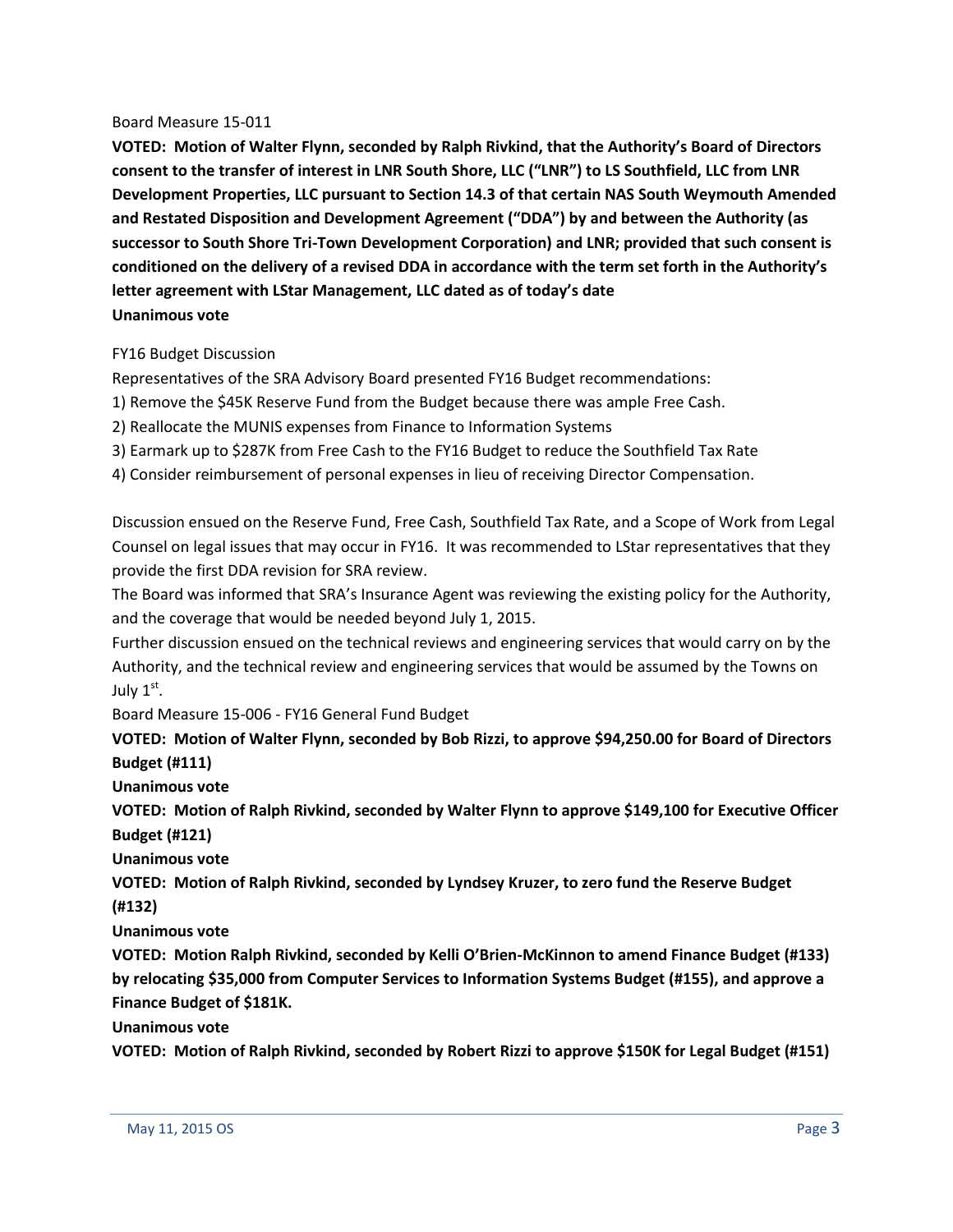**Unanimous vote**

**VOTED: Motion of Chris Aiello, seconded by John Brewer, to add \$35K Computer Services to the Information Systems Budget and to amend and approve a total Budget of \$50K (#155) Unanimous vote**

**VOTED: Motion of Ralph Rivkind, seconded by Chris Aiello, to approve \$218,600 Planning Budget (#175)**

**Unanimous vote**

**VOTED: Motion of Ralph Rivkind, seconded by Walter Flynn, to approve \$194,865 Pension Benefits and Insurance Budget (#194)**

**Unanimous vote**

**VOTED: Motion of Ralph Rivkind, seconded by Kelli O'Brien-McKinnon, to approve \$32,100 Maintenance of Buildings Budget (#199)**

**Unanimous vote**

**VOTED: Motion of Ralph Rivkind, seconded by Lyndsey Kruzer, to approve \$12,200 Public Works Budget (#410)**

**Unanimous vote**

**VOTED: Motion of Ralph Rivkind, seconded by Kelli O'Brien-McKinnon, to approve \$998,000 Debt Budget (#7)**

**Unanimous vote**

The Chairman thanked the Advisory Board for their recommendations.

A lengthy discussion ensued on earmarking a portion of Free Cash towards the FY16 Budget in order to bring the Southfield Tax Rate down to \$0.50 cents, or taking the vote in the fall when DOR certifications were available. It was agreed that reducing the tax rate would improve Southfield's appearance, and bring more clarity to potential commercial developers, which LStar was actively seeking. The Treasurer suggested \$235K be earmarked.

### Board Measure 15-006A Free Cash

**VOTED: Motion of Kelli O'Brien-McKinnon, seconded by Lyndsey Kruzer, to earmark \$235,000 from Free Cash to supplement the FY16 Budget Unanimous vote**

The Enterprise Budget was moved to the next Agenda.

#### Public Comment

Mayor Kay was informed that SRA minutes were available on the Website.

Mr. Galluzzo, Weymouth, noted that LNR never paid outstanding bills and never provided a Master Plan; he asked why the SRA let them off the hook. He was informed that LNR/Starwood agreed to withdraw a potential \$2M liability in Appellate Tax Board cases; and that the SRA agreed to forgive outstanding debt. The savings from the ATB cases exceeded the outstanding charges.